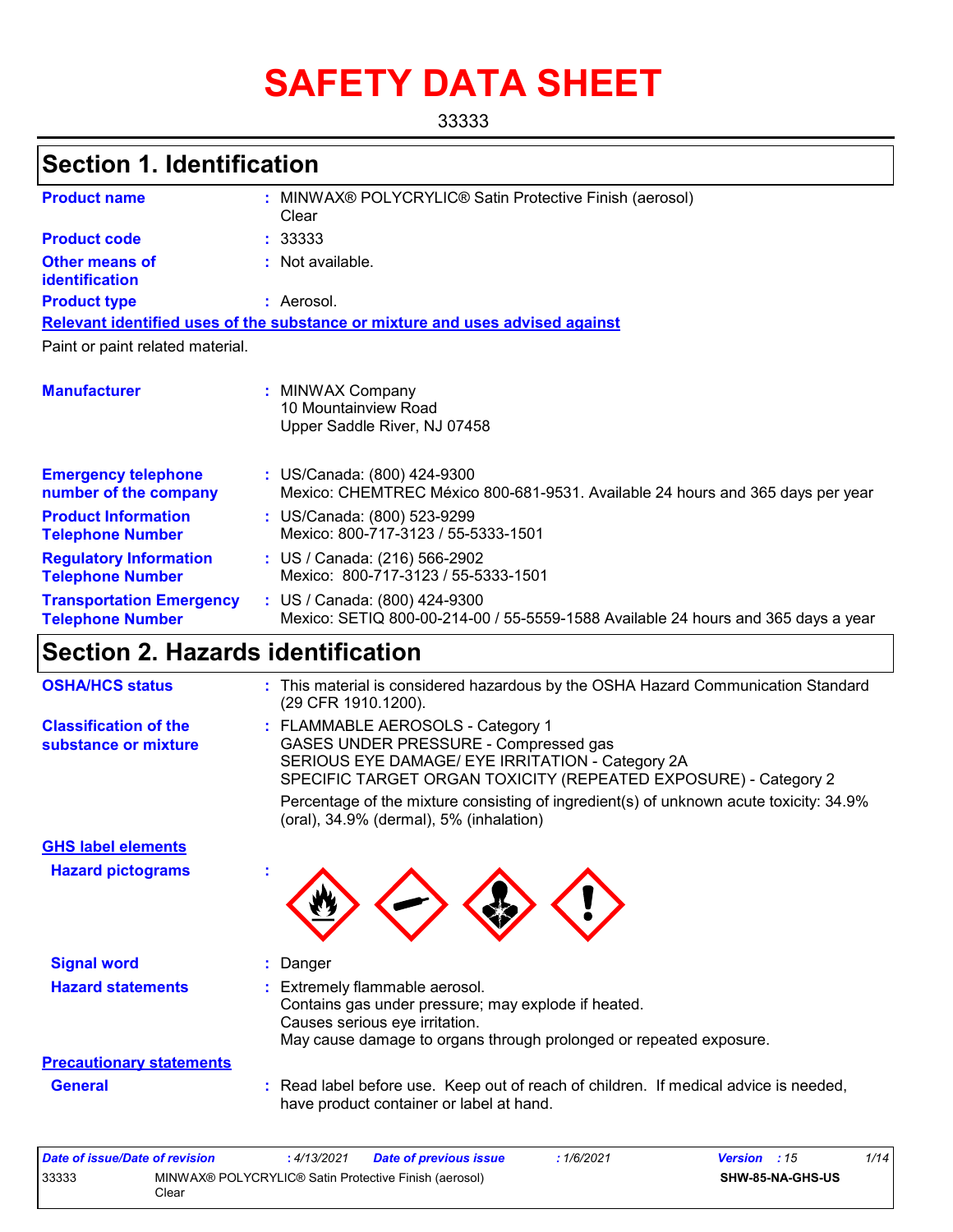### **Section 2. Hazards identification**

| <b>Prevention</b>                          | : Wear eye or face protection. Keep away from heat, hot surfaces, sparks, open flames<br>and other ignition sources. No smoking. Do not spray on an open flame or other ignition<br>source. Do not breathe dust or mist. Wash thoroughly after handling. Pressurized<br>container: Do not pierce or burn, even after use.                                                         |
|--------------------------------------------|-----------------------------------------------------------------------------------------------------------------------------------------------------------------------------------------------------------------------------------------------------------------------------------------------------------------------------------------------------------------------------------|
| <b>Response</b>                            | : Get medical advice or attention if you feel unwell. IF IN EYES: Rinse cautiously with<br>water for several minutes. Remove contact lenses, if present and easy to do. Continue<br>rinsing. If eye irritation persists: Get medical advice or attention.                                                                                                                         |
| <b>Storage</b>                             | : Protect from sunlight. Store in a well-ventilated place. Do not expose to temperatures<br>exceeding 50 °C/122 °F.                                                                                                                                                                                                                                                               |
| <b>Disposal</b>                            | : Dispose of contents and container in accordance with all local, regional, national and<br>international regulations.                                                                                                                                                                                                                                                            |
| <b>Supplemental label</b><br>elements      | DELAYED EFFECTS FROM LONG TERM OVEREXPOSURE. Contains solvents which<br>can cause permanent brain and nervous system damage. Intentional misuse by<br>deliberately concentrating and inhaling the contents can be harmful or fatal. WARNING:<br>This product contains chemicals known to the State of California to cause cancer and<br>birth defects or other reproductive harm. |
|                                            | Please refer to the SDS for additional information. Keep out of reach of children. Keep<br>upright in a cool, dry place. Do not discard empty can in trash compactor.                                                                                                                                                                                                             |
| <b>Hazards not otherwise</b><br>classified | : None known.                                                                                                                                                                                                                                                                                                                                                                     |

### **Section 3. Composition/information on ingredients**

| Substance/mixture     | : Mixture          |
|-----------------------|--------------------|
| <b>Other means of</b> | $:$ Not available. |
| <b>identification</b> |                    |

#### **CAS number/other identifiers**

| Ingredient name        | $\%$ by weight | <b>CAS number</b> |
|------------------------|----------------|-------------------|
| Dimethyl Ether         | I≥25 - ≤50     | 115-10-6          |
| 2-Butoxyethanol        | $ $ < 10       | 111-76-2          |
| 2-Propanol             | 5≥ا            | 67-63-0           |
| Amorphous Silica       | 3≥ا            | 7631-86-9         |
| Heavy Aromatic Naphtha | ≺1             | 64742-94-5        |

Any concentration shown as a range is to protect confidentiality or is due to batch variation.

**There are no additional ingredients present which, within the current knowledge of the supplier and in the concentrations applicable, are classified as hazardous to health and hence require reporting in this section.**

**Occupational exposure limits, if available, are listed in Section 8.**

### **Section 4. First aid measures**

|                    | <b>Description of necessary first aid measures</b>                                                                                                                                                                                                                                                                                                                                                                                                                                                                                                                                   |
|--------------------|--------------------------------------------------------------------------------------------------------------------------------------------------------------------------------------------------------------------------------------------------------------------------------------------------------------------------------------------------------------------------------------------------------------------------------------------------------------------------------------------------------------------------------------------------------------------------------------|
| <b>Eye contact</b> | : Immediately flush eyes with plenty of water, occasionally lifting the upper and lower<br>eyelids. Check for and remove any contact lenses. Continue to rinse for at least 10<br>minutes. Get medical attention.                                                                                                                                                                                                                                                                                                                                                                    |
| <b>Inhalation</b>  | : Remove victim to fresh air and keep at rest in a position comfortable for breathing. If<br>not breathing, if breathing is irregular or if respiratory arrest occurs, provide artificial<br>respiration or oxygen by trained personnel. It may be dangerous to the person providing<br>aid to give mouth-to-mouth resuscitation. Get medical attention following exposure or if<br>feeling unwell. If unconscious, place in recovery position and get medical attention<br>immediately. Maintain an open airway. Loosen tight clothing such as a collar, tie, belt<br>or waistband. |

| Date of issue/Date of revision                                          |  | : 4/13/2021 | <b>Date of previous issue</b> | 1/6/2021                | <b>Version</b> : 15 | 2/14 |
|-------------------------------------------------------------------------|--|-------------|-------------------------------|-------------------------|---------------------|------|
| 33333<br>MINWAX® POLYCRYLIC® Satin Protective Finish (aerosol)<br>Clear |  |             |                               | <b>SHW-85-NA-GHS-US</b> |                     |      |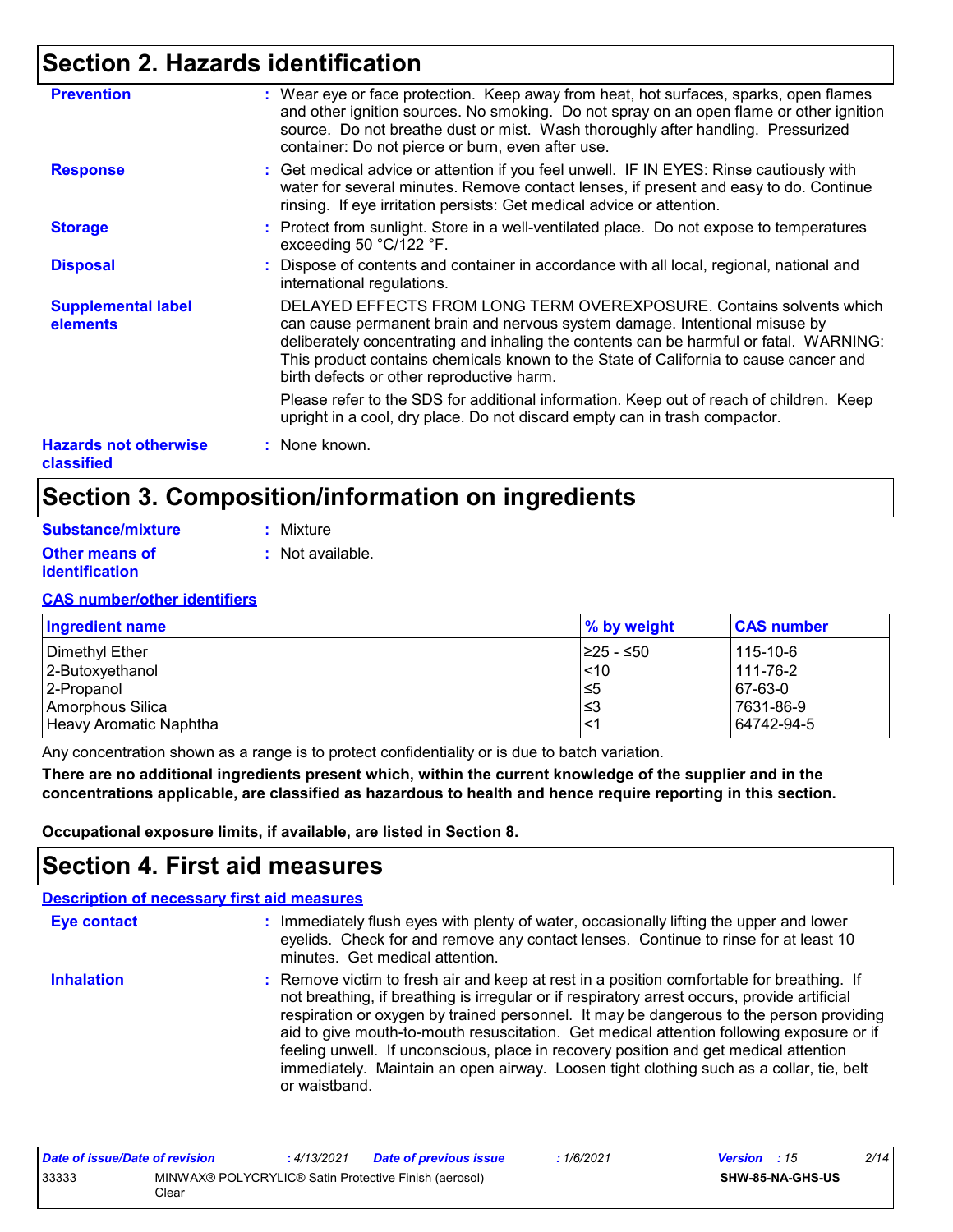### **Section 4. First aid measures**

| <b>Skin contact</b> | : Flush contaminated skin with plenty of water. Remove contaminated clothing and<br>shoes. Continue to rinse for at least 10 minutes. Get medical attention following<br>exposure or if feeling unwell. Wash clothing before reuse. Clean shoes thoroughly<br>before reuse.                                                                                                                                                                                                                                                                                                                                                                                                                                                                                                                                       |
|---------------------|-------------------------------------------------------------------------------------------------------------------------------------------------------------------------------------------------------------------------------------------------------------------------------------------------------------------------------------------------------------------------------------------------------------------------------------------------------------------------------------------------------------------------------------------------------------------------------------------------------------------------------------------------------------------------------------------------------------------------------------------------------------------------------------------------------------------|
| <b>Ingestion</b>    | : Wash out mouth with water. Remove dentures if any. Remove victim to fresh air and<br>keep at rest in a position comfortable for breathing. If material has been swallowed and<br>the exposed person is conscious, give small quantities of water to drink. Stop if the<br>exposed person feels sick as vomiting may be dangerous. Do not induce vomiting<br>unless directed to do so by medical personnel. If vomiting occurs, the head should be<br>kept low so that vomit does not enter the lungs. Get medical attention following<br>exposure or if feeling unwell. Never give anything by mouth to an unconscious person.<br>If unconscious, place in recovery position and get medical attention immediately.<br>Maintain an open airway. Loosen tight clothing such as a collar, tie, belt or waistband. |

#### **Most important symptoms/effects, acute and delayed**

| <b>Potential acute health effects</b> |                                                                                             |
|---------------------------------------|---------------------------------------------------------------------------------------------|
| <b>Eye contact</b>                    | : Causes serious eye irritation.                                                            |
| <b>Inhalation</b>                     | : No known significant effects or critical hazards.                                         |
| <b>Skin contact</b>                   | : No known significant effects or critical hazards.                                         |
| <b>Ingestion</b>                      | : No known significant effects or critical hazards.                                         |
| <b>Over-exposure signs/symptoms</b>   |                                                                                             |
| Eye contact                           | : Adverse symptoms may include the following:<br>pain or irritation<br>watering<br>redness  |
| <b>Inhalation</b>                     | : Adverse symptoms may include the following:<br>respiratory tract irritation<br>coughing   |
| <b>Skin contact</b>                   | : No specific data.                                                                         |
| <b>Ingestion</b>                      | $:$ No specific data.                                                                       |
|                                       | <b>Indication of immediate medical attention and special treatment needed, if necessary</b> |
| Notes to physician                    | . Treat symptomatically Contact poison treatment specialist immediately if large            |

| <b>Notes to physician</b>         | : Treat symptomatically. Contact poison treatment specialist immediately if large<br>quantities have been ingested or inhaled.                                                |
|-----------------------------------|-------------------------------------------------------------------------------------------------------------------------------------------------------------------------------|
| <b>Specific treatments</b>        | : No specific treatment.                                                                                                                                                      |
| <b>Protection of first-aiders</b> | : No action shall be taken involving any personal risk or without suitable training. It may<br>be dangerous to the person providing aid to give mouth-to-mouth resuscitation. |

#### **See toxicological information (Section 11)**

### **Section 5. Fire-fighting measures**

| <b>Extinguishing media</b>             |                                                                 |
|----------------------------------------|-----------------------------------------------------------------|
| <b>Suitable extinguishing</b><br>media | : Use an extinguishing agent suitable for the surrounding fire. |
| Unsuitable extinguishing<br>media      | : None known.                                                   |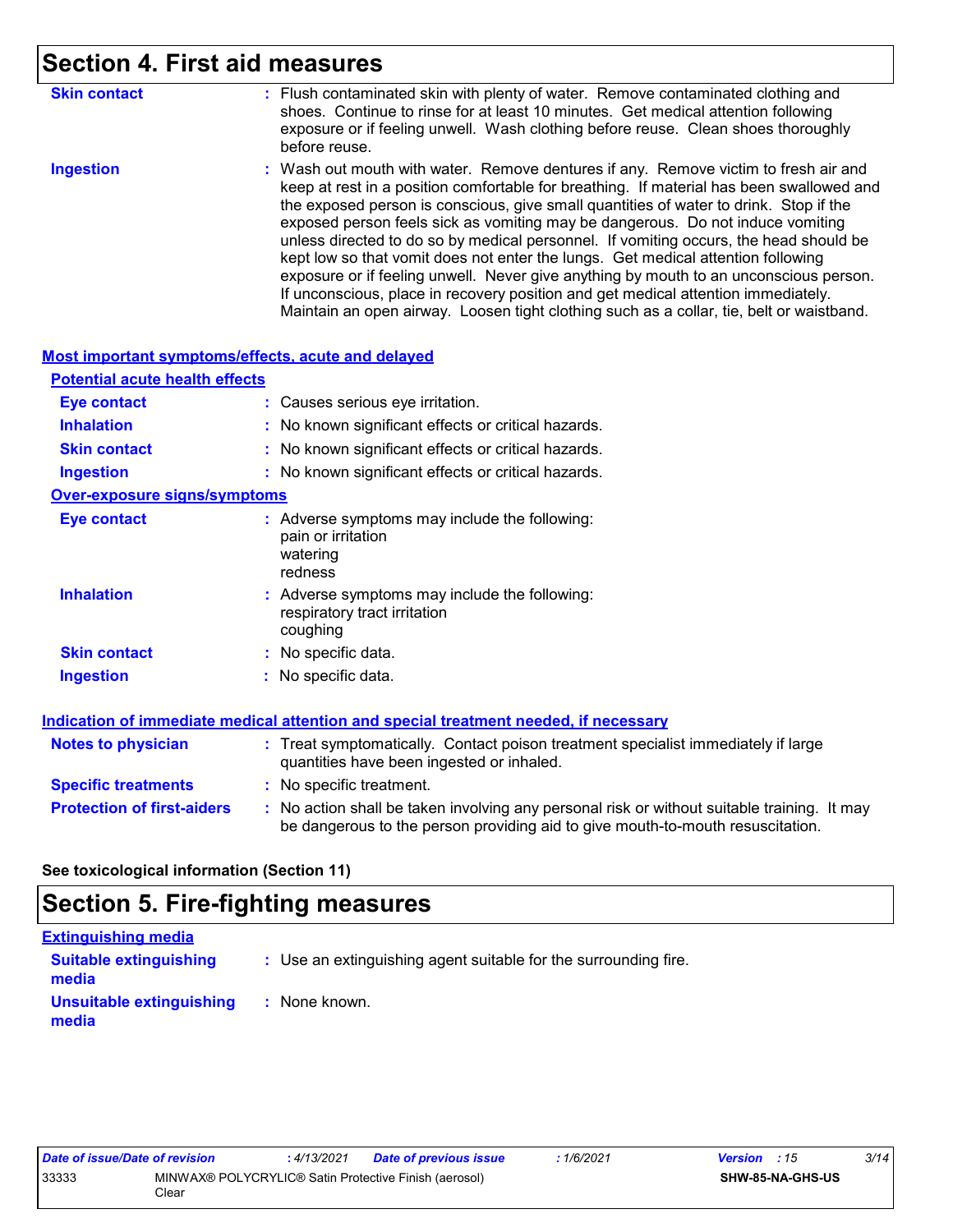### **Section 5. Fire-fighting measures**

| <b>Specific hazards arising</b><br>from the chemical     | Extremely flammable aerosol. Runoff to sewer may create fire or explosion hazard. In<br>a fire or if heated, a pressure increase will occur and the container may burst, with the<br>risk of a subsequent explosion. Gas may accumulate in low or confined areas or travel<br>a considerable distance to a source of ignition and flash back, causing fire or explosion.<br>Bursting aerosol containers may be propelled from a fire at high speed. |
|----------------------------------------------------------|-----------------------------------------------------------------------------------------------------------------------------------------------------------------------------------------------------------------------------------------------------------------------------------------------------------------------------------------------------------------------------------------------------------------------------------------------------|
| <b>Hazardous thermal</b><br>decomposition products       | Decomposition products may include the following materials:<br>carbon dioxide<br>carbon monoxide<br>metal oxide/oxides                                                                                                                                                                                                                                                                                                                              |
| <b>Special protective actions</b><br>for fire-fighters   | : Promptly isolate the scene by removing all persons from the vicinity of the incident if<br>there is a fire. No action shall be taken involving any personal risk or without suitable<br>training. Move containers from fire area if this can be done without risk. Use water<br>spray to keep fire-exposed containers cool.                                                                                                                       |
| <b>Special protective</b><br>equipment for fire-fighters | : Fire-fighters should wear appropriate protective equipment and self-contained breathing<br>apparatus (SCBA) with a full face-piece operated in positive pressure mode.                                                                                                                                                                                                                                                                            |

### **Section 6. Accidental release measures**

#### **Personal precautions, protective equipment and emergency procedures**

| For non-emergency<br>personnel                        | : No action shall be taken involving any personal risk or without suitable training.<br>Evacuate surrounding areas. Keep unnecessary and unprotected personnel from<br>entering. In the case of aerosols being ruptured, care should be taken due to the rapid<br>escape of the pressurized contents and propellant. If a large number of containers are<br>ruptured, treat as a bulk material spillage according to the instructions in the clean-up<br>section. Do not touch or walk through spilled material. Shut off all ignition sources. No<br>flares, smoking or flames in hazard area. Avoid breathing vapor or mist. Provide<br>adequate ventilation. Wear appropriate respirator when ventilation is inadequate. Put<br>on appropriate personal protective equipment. |
|-------------------------------------------------------|----------------------------------------------------------------------------------------------------------------------------------------------------------------------------------------------------------------------------------------------------------------------------------------------------------------------------------------------------------------------------------------------------------------------------------------------------------------------------------------------------------------------------------------------------------------------------------------------------------------------------------------------------------------------------------------------------------------------------------------------------------------------------------|
| For emergency responders                              | If specialized clothing is required to deal with the spillage, take note of any information in<br>Section 8 on suitable and unsuitable materials. See also the information in "For non-<br>emergency personnel".                                                                                                                                                                                                                                                                                                                                                                                                                                                                                                                                                                 |
| <b>Environmental precautions</b>                      | : Avoid dispersal of spilled material and runoff and contact with soil, waterways, drains<br>and sewers. Inform the relevant authorities if the product has caused environmental<br>pollution (sewers, waterways, soil or air).                                                                                                                                                                                                                                                                                                                                                                                                                                                                                                                                                  |
| Methods and materials for containment and cleaning up |                                                                                                                                                                                                                                                                                                                                                                                                                                                                                                                                                                                                                                                                                                                                                                                  |
| <b>Small spill</b>                                    | : Stop leak if without risk. Move containers from spill area. Use spark-proof tools and<br>explosion-proof equipment. Dilute with water and mop up if water-soluble. Alternatively,<br>or if water-insoluble, absorb with an inert dry material and place in an appropriate waste<br>disposal container. Dispose of via a licensed waste disposal contractor.                                                                                                                                                                                                                                                                                                                                                                                                                    |
| <b>Large spill</b>                                    | : Stop leak if without risk. Move containers from spill area. Use spark-proof tools and<br>explosion-proof equipment. Approach release from upwind. Prevent entry into sewers,<br>water courses, basements or confined areas. Wash spillages into an effluent treatment<br>plant or proceed as follows. Contain and collect spillage with non-combustible,<br>absorbent material e.g. sand, earth, vermiculite or diatomaceous earth and place in<br>container for disposal according to local regulations (see Section 13). Dispose of via a<br>licensed waste disposal contractor. Contaminated absorbent material may pose the<br>same hazard as the spilled product. Note: see Section 1 for emergency contact<br>information and Section 13 for waste disposal.             |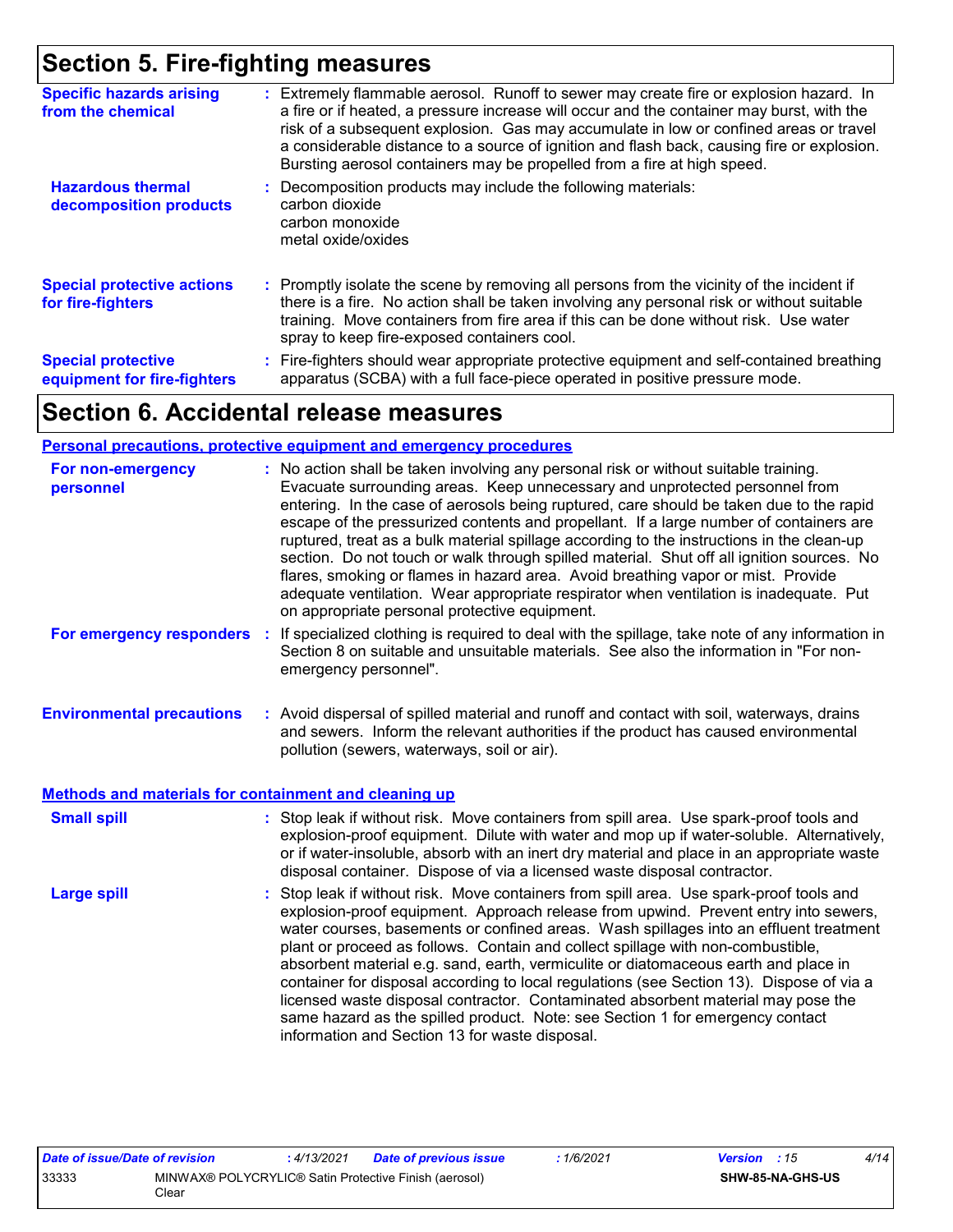## **Section 7. Handling and storage**

| <b>Precautions for safe handling</b>                                             |                                                                                                                                                                                                                                                                                                                                                                                                                                                                                                                                                                                                                                                                                                                |
|----------------------------------------------------------------------------------|----------------------------------------------------------------------------------------------------------------------------------------------------------------------------------------------------------------------------------------------------------------------------------------------------------------------------------------------------------------------------------------------------------------------------------------------------------------------------------------------------------------------------------------------------------------------------------------------------------------------------------------------------------------------------------------------------------------|
| <b>Protective measures</b>                                                       | : Put on appropriate personal protective equipment (see Section 8). Pressurized<br>container: protect from sunlight and do not expose to temperatures exceeding 50°C. Do<br>not pierce or burn, even after use. Do not breathe vapor or mist. Do not ingest. Avoid<br>contact with eyes, skin and clothing. Avoid breathing gas. Use only with adequate<br>ventilation. Wear appropriate respirator when ventilation is inadequate. Store and use<br>away from heat, sparks, open flame or any other ignition source. Use explosion-proof<br>electrical (ventilating, lighting and material handling) equipment. Use only non-sparking<br>tools. Empty containers retain product residue and can be hazardous. |
| <b>Advice on general</b><br>occupational hygiene                                 | : Eating, drinking and smoking should be prohibited in areas where this material is<br>handled, stored and processed. Workers should wash hands and face before eating,<br>drinking and smoking. Remove contaminated clothing and protective equipment before<br>entering eating areas. See also Section 8 for additional information on hygiene<br>measures.                                                                                                                                                                                                                                                                                                                                                  |
| <b>Conditions for safe storage,</b><br>including any<br><b>incompatibilities</b> | : Store in accordance with local regulations. Store away from direct sunlight in a dry, cool<br>and well-ventilated area, away from incompatible materials (see Section 10) and food<br>and drink. Protect from sunlight. Eliminate all ignition sources. Use appropriate<br>containment to avoid environmental contamination. See Section 10 for incompatible<br>materials before handling or use.                                                                                                                                                                                                                                                                                                            |

### **Section 8. Exposure controls/personal protection**

#### **Control parameters**

### **Occupational exposure limits (OSHA United States)**

| <b>Ingredient name</b> | CAS#           | <b>Exposure limits</b>                                                                                                                                                                                                                                                                                                                                                            |
|------------------------|----------------|-----------------------------------------------------------------------------------------------------------------------------------------------------------------------------------------------------------------------------------------------------------------------------------------------------------------------------------------------------------------------------------|
| Dimethyl Ether         | $115 - 10 - 6$ | AIHA WEEL (United States, 7/2020).<br>TWA: 1000 ppm 8 hours.                                                                                                                                                                                                                                                                                                                      |
| 2-Butoxyethanol        | 111-76-2       | ACGIH TLV (United States, 3/2020).<br>TWA: 20 ppm 8 hours.<br>NIOSH REL (United States, 10/2016).<br>Absorbed through skin.<br>TWA: 5 ppm 10 hours.<br>TWA: 24 mg/m <sup>3</sup> 10 hours.<br>OSHA PEL (United States, 5/2018).<br>Absorbed through skin.<br>TWA: 50 ppm 8 hours.<br>TWA: 240 mg/m <sup>3</sup> 8 hours.                                                          |
| 2-Propanol             | 67-63-0        | ACGIH TLV (United States, 3/2020).<br>TWA: 200 ppm 8 hours.<br>STEL: 400 ppm 15 minutes.<br>NIOSH REL (United States, 10/2016).<br>TWA: 400 ppm 10 hours.<br>TWA: 980 mg/m <sup>3</sup> 10 hours.<br>STEL: 500 ppm 15 minutes.<br>STEL: 1225 mg/m <sup>3</sup> 15 minutes.<br>OSHA PEL (United States, 5/2018).<br>TWA: 400 ppm 8 hours.<br>TWA: $980$ mg/m <sup>3</sup> 8 hours. |
| Amorphous Silica       | 7631-86-9      | NIOSH REL (United States, 10/2016).<br>TWA: 6 mg/m <sup>3</sup> 10 hours.                                                                                                                                                                                                                                                                                                         |
| Heavy Aromatic Naphtha | 64742-94-5     | None.                                                                                                                                                                                                                                                                                                                                                                             |

**Occupational exposure limits (Canada)**

| Date of issue/Date of revision |                                                                | : 4/13/2021 | <b>Date of previous issue</b> | : 1/6/2021 | <b>Version</b> : 15 |                         | 5/14 |
|--------------------------------|----------------------------------------------------------------|-------------|-------------------------------|------------|---------------------|-------------------------|------|
| 33333                          | MINWAX® POLYCRYLIC® Satin Protective Finish (aerosol)<br>Clear |             |                               |            |                     | <b>SHW-85-NA-GHS-US</b> |      |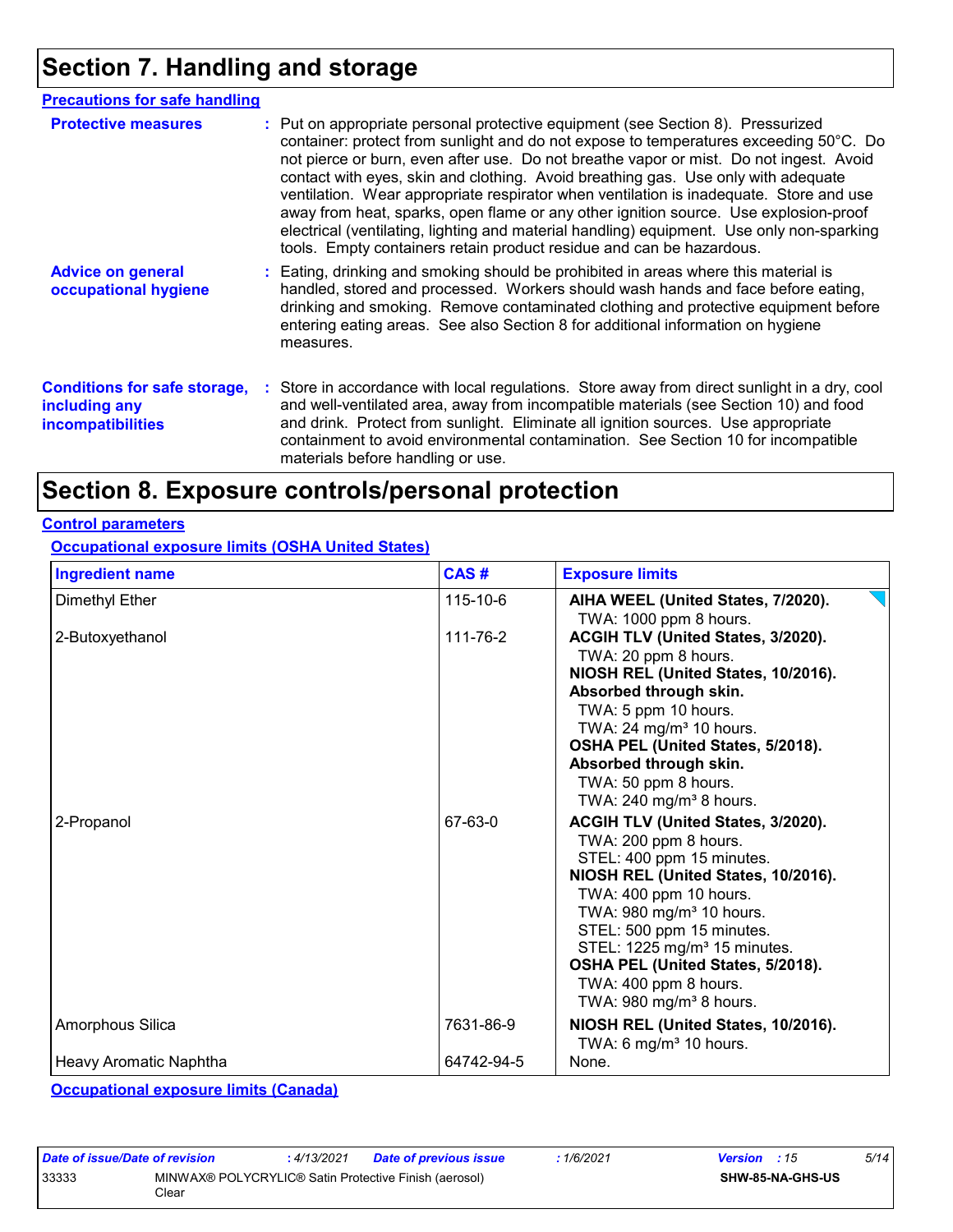|  |  | Section 8. Exposure controls/personal protection |  |  |
|--|--|--------------------------------------------------|--|--|
|--|--|--------------------------------------------------|--|--|

| <b>Ingredient name</b>          | CAS#     | <b>Exposure limits</b>                                                                                                                                                                                                                                                                                                                                                                                                                                                                                                                                                                                                                                                                                                                 |
|---------------------------------|----------|----------------------------------------------------------------------------------------------------------------------------------------------------------------------------------------------------------------------------------------------------------------------------------------------------------------------------------------------------------------------------------------------------------------------------------------------------------------------------------------------------------------------------------------------------------------------------------------------------------------------------------------------------------------------------------------------------------------------------------------|
| Ethylene glycol monobutyl ether | 111-76-2 | CA Alberta Provincial (Canada, 6/2018).<br>8 hrs OEL: 97 mg/m <sup>3</sup> 8 hours.<br>8 hrs OEL: 20 ppm 8 hours.<br><b>CA British Columbia Provincial (Canada,</b><br>1/2020).<br>TWA: 20 ppm 8 hours.<br>CA Ontario Provincial (Canada, 6/2019).<br>TWA: 20 ppm 8 hours.<br>CA Quebec Provincial (Canada, 7/2019).<br>TWAEV: 20 ppm 8 hours.<br>TWAEV: 97 mg/m <sup>3</sup> 8 hours.<br><b>CA Saskatchewan Provincial (Canada,</b><br>7/2013).<br>STEL: 30 ppm 15 minutes.<br>TWA: 20 ppm 8 hours.                                                                                                                                                                                                                                   |
| Isopropyl alcohol               | 67-63-0  | CA Alberta Provincial (Canada, 6/2018).<br>15 min OEL: 984 mg/m <sup>3</sup> 15 minutes.<br>8 hrs OEL: 200 ppm 8 hours.<br>15 min OEL: 400 ppm 15 minutes.<br>8 hrs OEL: 492 mg/m <sup>3</sup> 8 hours.<br><b>CA British Columbia Provincial (Canada,</b><br>$1/2020$ ).<br>TWA: 200 ppm 8 hours.<br>STEL: 400 ppm 15 minutes.<br>CA Ontario Provincial (Canada, 6/2019).<br>TWA: 200 ppm 8 hours.<br>STEL: 400 ppm 15 minutes.<br>CA Quebec Provincial (Canada, 7/2019).<br>TWAEV: 400 ppm 8 hours.<br>TWAEV: 983 mg/m <sup>3</sup> 8 hours.<br>STEV: 500 ppm 15 minutes.<br>STEV: 1230 mg/m <sup>3</sup> 15 minutes.<br><b>CA Saskatchewan Provincial (Canada,</b><br>7/2013).<br>STEL: 400 ppm 15 minutes.<br>TWA: 200 ppm 8 hours. |

#### **Occupational exposure limits (Mexico)**

33333 MINWAX® POLYCRYLIC® Satin Protective Finish (aerosol)

Clear

|                 | CAS#     | <b>Exposure limits</b>                                                                    |
|-----------------|----------|-------------------------------------------------------------------------------------------|
| 2-Butoxyethanol | 111-76-2 | NOM-010-STPS-2014 (Mexico, 4/2016).<br>TWA: 20 ppm 8 hours.                               |
| 2-Propanol      | 67-63-0  | NOM-010-STPS-2014 (Mexico, 4/2016).<br>TWA: 200 ppm 8 hours.<br>STEL: 400 ppm 15 minutes. |

| <b>Appropriate engineering</b><br>controls |            | : Use only with adequate ventilation. If user operations generate dust, fumes, gas, vapor<br>or mist, use process enclosures, local exhaust ventilation or other engineering controls<br>to keep worker exposure to airborne contaminants below any recommended or statutory<br>limits. The engineering controls also need to keep gas, vapor or dust concentrations<br>below any lower explosive limits. Use explosion-proof ventilation equipment. |           |                     |      |
|--------------------------------------------|------------|------------------------------------------------------------------------------------------------------------------------------------------------------------------------------------------------------------------------------------------------------------------------------------------------------------------------------------------------------------------------------------------------------------------------------------------------------|-----------|---------------------|------|
| <b>Environmental exposure</b><br>controls  |            | : Emissions from ventilation or work process equipment should be checked to ensure<br>they comply with the requirements of environmental protection legislation. In some<br>cases, fume scrubbers, filters or engineering modifications to the process equipment<br>will be necessary to reduce emissions to acceptable levels.                                                                                                                      |           |                     |      |
| Date of issue/Date of revision             | :4/13/2021 | <b>Date of previous issue</b>                                                                                                                                                                                                                                                                                                                                                                                                                        | :1/6/2021 | <b>Version</b> : 15 | 6/14 |

**SHW-85-NA-GHS-US**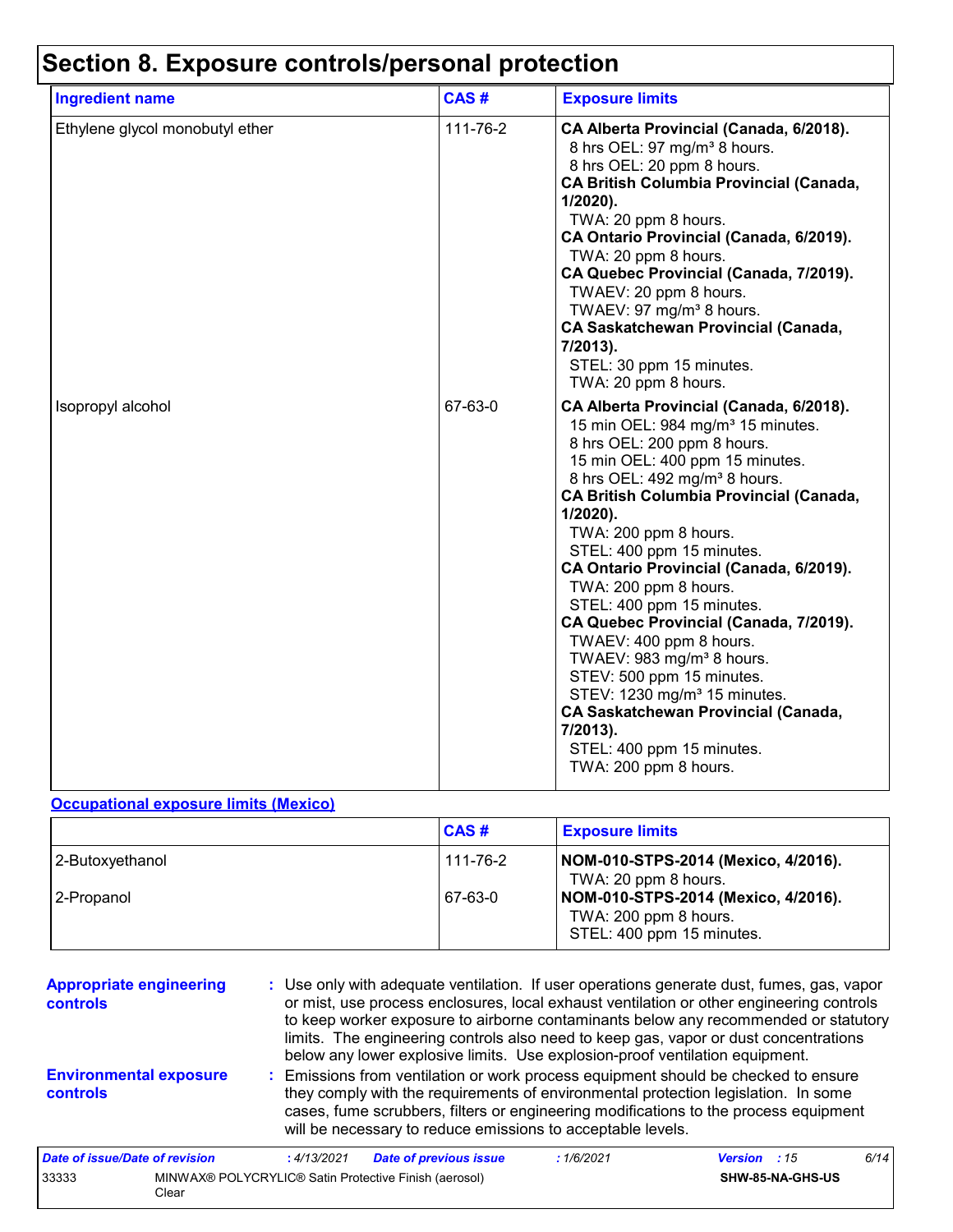# **Section 8. Exposure controls/personal protection**

| <b>Individual protection measures</b> |                                                                                                                                                                                                                                                                                                                                                                                                                                                                                                                                                                                                                        |
|---------------------------------------|------------------------------------------------------------------------------------------------------------------------------------------------------------------------------------------------------------------------------------------------------------------------------------------------------------------------------------------------------------------------------------------------------------------------------------------------------------------------------------------------------------------------------------------------------------------------------------------------------------------------|
| <b>Hygiene measures</b>               | : Wash hands, forearms and face thoroughly after handling chemical products, before<br>eating, smoking and using the lavatory and at the end of the working period.<br>Appropriate techniques should be used to remove potentially contaminated clothing.<br>Wash contaminated clothing before reusing. Ensure that eyewash stations and safety<br>showers are close to the workstation location.                                                                                                                                                                                                                      |
| <b>Eye/face protection</b>            | Safety eyewear complying with an approved standard should be used when a risk<br>assessment indicates this is necessary to avoid exposure to liquid splashes, mists,<br>gases or dusts. If contact is possible, the following protection should be worn, unless<br>the assessment indicates a higher degree of protection: chemical splash goggles.                                                                                                                                                                                                                                                                    |
| <b>Skin protection</b>                |                                                                                                                                                                                                                                                                                                                                                                                                                                                                                                                                                                                                                        |
| <b>Hand protection</b>                | : Chemical-resistant, impervious gloves complying with an approved standard should be<br>worn at all times when handling chemical products if a risk assessment indicates this is<br>necessary. Considering the parameters specified by the glove manufacturer, check<br>during use that the gloves are still retaining their protective properties. It should be<br>noted that the time to breakthrough for any glove material may be different for different<br>glove manufacturers. In the case of mixtures, consisting of several substances, the<br>protection time of the gloves cannot be accurately estimated. |
| <b>Body protection</b>                | : Personal protective equipment for the body should be selected based on the task being<br>performed and the risks involved and should be approved by a specialist before<br>handling this product. When there is a risk of ignition from static electricity, wear anti-<br>static protective clothing. For the greatest protection from static discharges, clothing<br>should include anti-static overalls, boots and gloves.                                                                                                                                                                                         |
| <b>Other skin protection</b>          | : Appropriate footwear and any additional skin protection measures should be selected<br>based on the task being performed and the risks involved and should be approved by a<br>specialist before handling this product.                                                                                                                                                                                                                                                                                                                                                                                              |
| <b>Respiratory protection</b>         | : Based on the hazard and potential for exposure, select a respirator that meets the<br>appropriate standard or certification. Respirators must be used according to a<br>respiratory protection program to ensure proper fitting, training, and other important<br>aspects of use.                                                                                                                                                                                                                                                                                                                                    |

### **Section 9. Physical and chemical properties**

| <b>Appearance</b>                                 |                                                                                 |
|---------------------------------------------------|---------------------------------------------------------------------------------|
| <b>Physical state</b>                             | $:$ Liquid.                                                                     |
| <b>Color</b>                                      | $:$ Not available.                                                              |
| Odor                                              | $:$ Not available.                                                              |
| <b>Odor threshold</b>                             | : Not available.                                                                |
| рH                                                | : 7                                                                             |
| <b>Melting point/freezing point</b>               | $:$ Not available.                                                              |
| <b>Boiling point/boiling range</b>                | : Not available.                                                                |
| <b>Flash point</b>                                | : Closed cup: -29 $^{\circ}$ C (-20.2 $^{\circ}$ F) [Pensky-Martens Closed Cup] |
| <b>Evaporation rate</b>                           | $: 89$ (butyl acetate = 1)                                                      |
| <b>Flammability (solid, gas)</b>                  | $:$ Not available.                                                              |
| Lower and upper explosive<br>(flammable) limits   | : Lower: $1.1\%$<br><b>Upper: 27%</b>                                           |
| <b>Vapor pressure</b>                             | : 101.3 kPa (760 mm Hg) [at 20 $^{\circ}$ C]                                    |
| <b>Vapor density</b>                              | : 1 [Air = 1]                                                                   |
| <b>Relative density</b>                           | : 0.84                                                                          |
| <b>Solubility</b>                                 | $:$ Not available.                                                              |
| <b>Partition coefficient: n-</b><br>octanol/water | : Not available.                                                                |

#### *Date of issue/Date of revision* **:** *4/13/2021 Date of previous issue : 1/6/2021 Version : 15 7/14* 33333 MINWAX® POLYCRYLIC® Satin Protective Finish (aerosol) Clear **SHW-85-NA-GHS-US**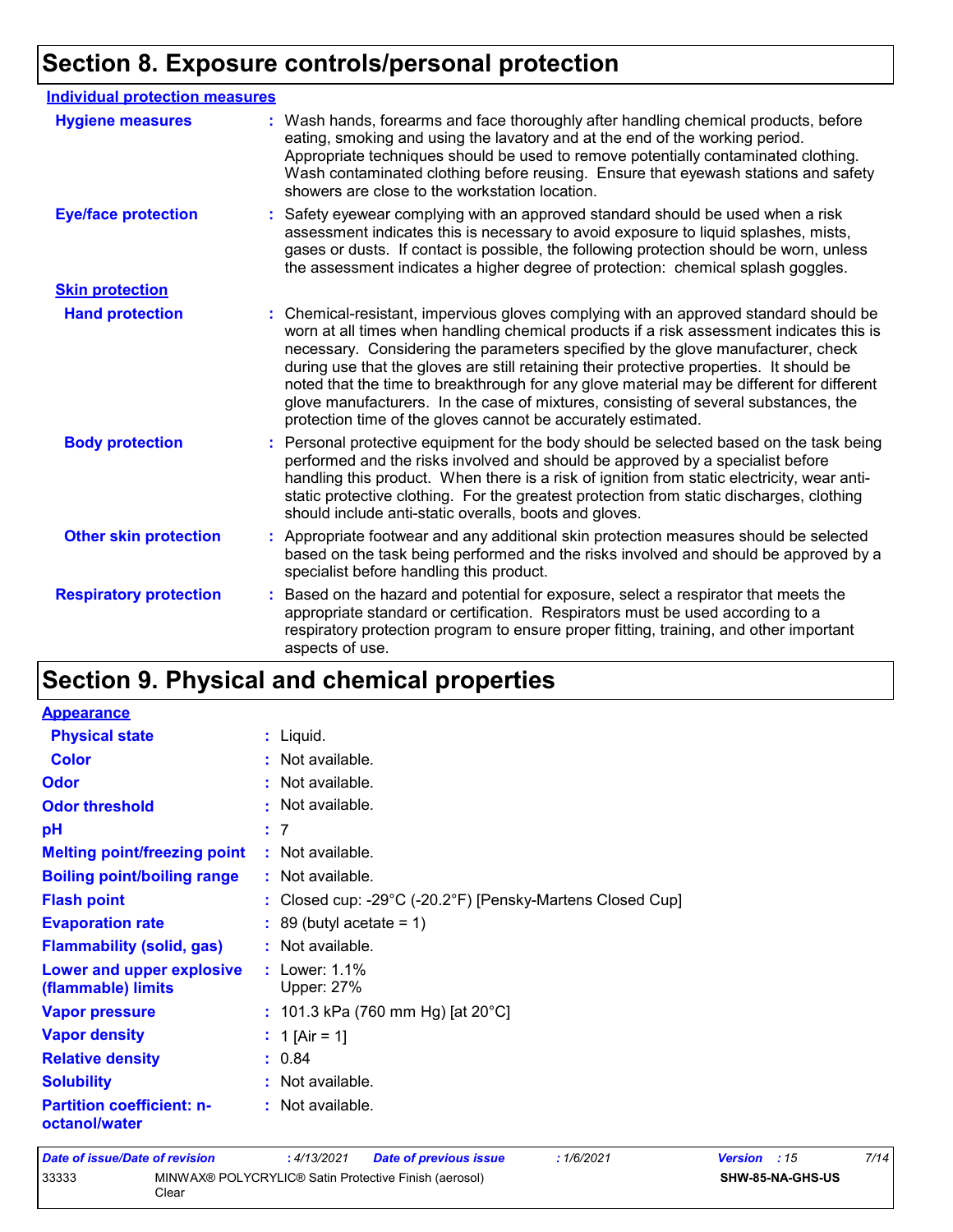### **Section 9. Physical and chemical properties**

| <b>Auto-ignition temperature</b> |    | $:$ Not available.                                              |
|----------------------------------|----|-----------------------------------------------------------------|
| <b>Decomposition temperature</b> |    | : Not available.                                                |
| <b>Viscosity</b>                 | t. | Kinematic (40°C (104°F)): >0.205 cm <sup>2</sup> /s (>20.5 cSt) |
| <b>Molecular weight</b>          | ÷. | Not applicable.                                                 |
| <b>Aerosol product</b>           |    |                                                                 |
| <b>Type of aerosol</b>           |    | $:$ Spray                                                       |
| <b>Heat of combustion</b>        |    | $: 13.301$ kJ/g                                                 |

| <b>Section 10. Stability and reactivity</b>  |                                                                                                           |  |
|----------------------------------------------|-----------------------------------------------------------------------------------------------------------|--|
| <b>Reactivity</b>                            | : No specific test data related to reactivity available for this product or its ingredients.              |  |
| <b>Chemical stability</b>                    | : The product is stable.                                                                                  |  |
| <b>Possibility of hazardous</b><br>reactions | : Under normal conditions of storage and use, hazardous reactions will not occur.                         |  |
| <b>Conditions to avoid</b>                   | : Avoid all possible sources of ignition (spark or flame).                                                |  |
| <b>Incompatible materials</b>                | : No specific data.                                                                                       |  |
| <b>Hazardous decomposition</b><br>products   | : Under normal conditions of storage and use, hazardous decomposition products should<br>not be produced. |  |

 $\overline{\phantom{0}}$ 

### **Section 11. Toxicological information**

#### **Information on toxicological effects**

#### **Acute toxicity**

| <b>Product/ingredient name</b> | <b>Result</b>                | <b>Species</b> | <b>Dose</b>            | <b>Exposure</b> |
|--------------------------------|------------------------------|----------------|------------------------|-----------------|
| Dimethyl Ether                 | LC50 Inhalation Gas.         | Rat            | 164000 ppm             | 14 hours        |
|                                | LC50 Inhalation Vapor        | Rat            | $309$ g/m <sup>3</sup> | 4 hours         |
| 2-Butoxyethanol                | <b>LCLo Inhalation Vapor</b> | Guinea pig     | $ >3.1$ mg/l           | 1 hours         |
|                                | LD50 Dermal                  | Guinea pig     | $\geq$ 2000 mg/kg      |                 |
|                                | ILD50 Oral                   | Rat            | 1300 mg/kg             |                 |
| l 2-Propanol                   | LD50 Dermal                  | Rabbit         | 12800 mg/kg            |                 |
|                                | ILD50 Oral                   | Rat            | 5000 mg/kg             |                 |

#### **Irritation/Corrosion**

| <b>Product/ingredient name</b> | <b>Result</b>            | <b>Species</b> | <b>Score</b> | <b>Exposure</b>  | <b>Observation</b>       |
|--------------------------------|--------------------------|----------------|--------------|------------------|--------------------------|
| 2-Butoxyethanol                | Eyes - Moderate irritant | Rabbit         |              | l 24 hours 100   |                          |
|                                |                          |                |              | mg               |                          |
|                                | Eyes - Severe irritant   | Rabbit         |              | $100 \text{ mg}$ |                          |
|                                | Skin - Mild irritant     | Rabbit         |              | 500 mg           |                          |
| 2-Propanol                     | Eyes - Moderate irritant | Rabbit         |              | 24 hours 100     |                          |
|                                |                          |                |              | mg               |                          |
|                                | Eyes - Moderate irritant | Rabbit         |              | $10 \text{ mg}$  |                          |
|                                | Eyes - Severe irritant   | Rabbit         |              | $100 \text{ mg}$ | $\overline{\phantom{a}}$ |
|                                | Skin - Mild irritant     | Rabbit         |              | $500 \text{ mg}$ |                          |
| Amorphous Silica               | Eyes - Mild irritant     | Rabbit         |              | l 24 hours 25    | ٠                        |
|                                |                          |                |              | mg               |                          |
| Heavy Aromatic Naphtha         | Skin - Mild irritant     | Rabbit         |              | 24 hours 500     | $\overline{\phantom{a}}$ |
|                                |                          |                |              | uL               |                          |

| Date of issue/Date of revision |                                                                | : 4/13/2021 | <b>Date of previous issue</b> | : 1/6/2021 | <b>Version</b> : 15 |                         | 8/14 |
|--------------------------------|----------------------------------------------------------------|-------------|-------------------------------|------------|---------------------|-------------------------|------|
| 33333                          | MINWAX® POLYCRYLIC® Satin Protective Finish (aerosol)<br>Clear |             |                               |            |                     | <b>SHW-85-NA-GHS-US</b> |      |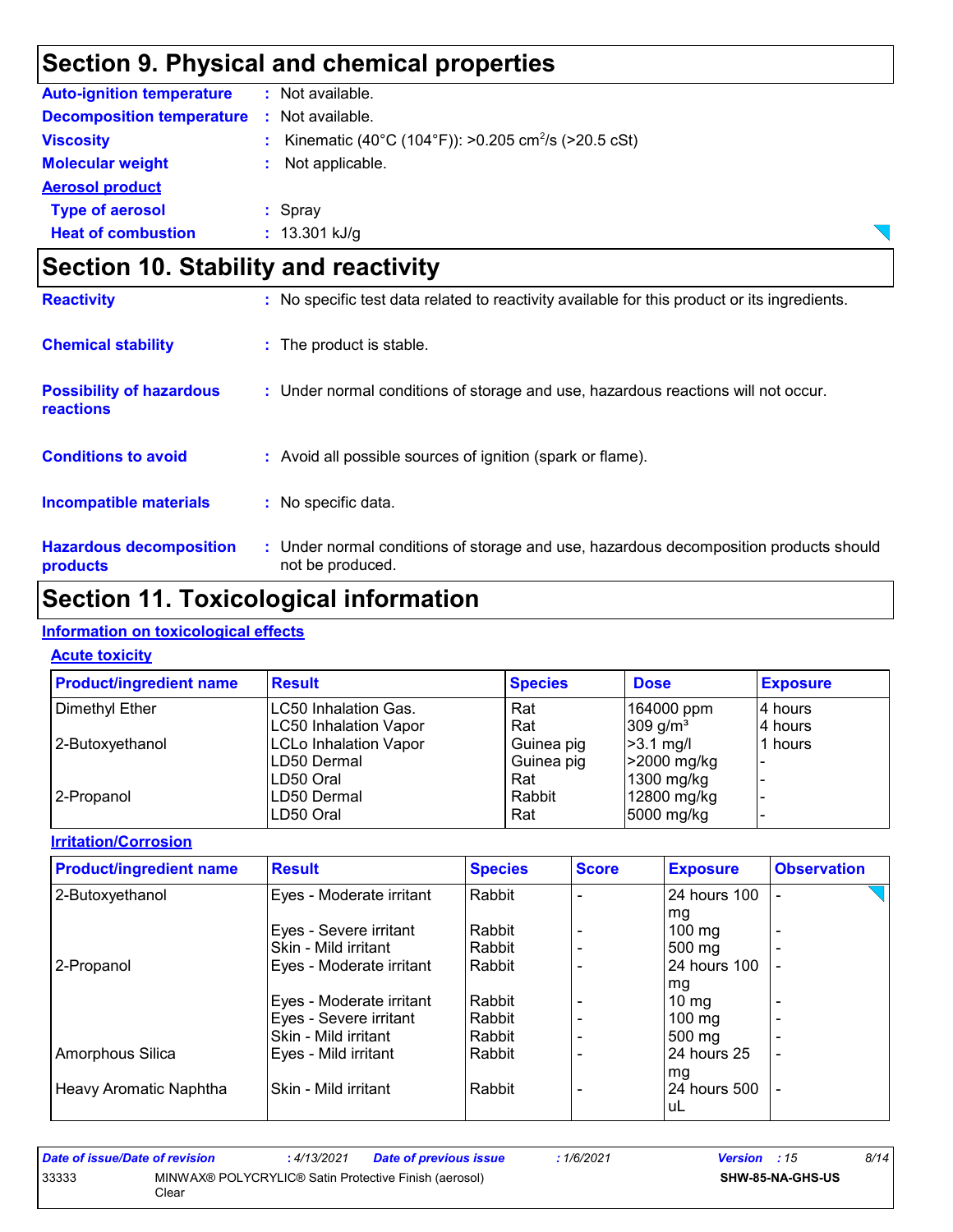### **Section 11. Toxicological information**

#### **Sensitization**

Not available.

#### **Mutagenicity**

Not available.

#### **Carcinogenicity**

Not available.

#### **Classification**

| <b>Product/ingredient name</b>                    | <b>OSHA</b> | <b>IARC</b> | <b>NTP</b> |
|---------------------------------------------------|-------------|-------------|------------|
| 2-Butoxyethanol<br>2-Propanol<br>Amorphous Silica |             | w<br>w<br>w |            |

#### **Reproductive toxicity**

Not available.

#### **Teratogenicity**

Not available.

#### **Specific target organ toxicity (single exposure)**

| <b>Name</b>            | <b>Category</b> | <b>Route of</b><br>exposure | <b>Target organs</b>                     |
|------------------------|-----------------|-----------------------------|------------------------------------------|
| 2-Butoxyethanol        | Category 3      |                             | Respiratory tract<br><b>l</b> irritation |
|                        | Category 3      |                             | l Narcotic effects                       |
| 2-Propanol             | Category 3      |                             | Narcotic effects                         |
| Heavy Aromatic Naphtha | Category 3      |                             | l Narcotic effects                       |

#### **Specific target organ toxicity (repeated exposure)**

| <b>Name</b>     | <b>Category</b> | <b>Route of</b><br>exposure | <b>Target organs</b> |
|-----------------|-----------------|-----------------------------|----------------------|
| 2-Butoxyethanol | Category 2      |                             |                      |

#### **Aspiration hazard**

| <b>Name</b>            | Result                                |
|------------------------|---------------------------------------|
| Heavy Aromatic Naphtha | <b>ASPIRATION HAZARD - Category 1</b> |

| Information on the likely<br>routes of exposure | : Not available.                                                                                                                                                                  |
|-------------------------------------------------|-----------------------------------------------------------------------------------------------------------------------------------------------------------------------------------|
| <b>Potential acute health effects</b>           |                                                                                                                                                                                   |
| Eye contact                                     | : Causes serious eye irritation.                                                                                                                                                  |
| <b>Inhalation</b>                               | : No known significant effects or critical hazards.                                                                                                                               |
| <b>Skin contact</b>                             | : No known significant effects or critical hazards.                                                                                                                               |
| <b>Ingestion</b>                                | : No known significant effects or critical hazards.                                                                                                                               |
| Eye contact                                     | <b>Symptoms related to the physical, chemical and toxicological characteristics</b><br>: Adverse symptoms may include the following:<br>pain or irritation<br>watering<br>redness |

| Date of issue/Date of revision |                                                                | : 4/13/2021 | <b>Date of previous issue</b> | : 1/6/2021              | <b>Version</b> : 15 |  | 9/14 |
|--------------------------------|----------------------------------------------------------------|-------------|-------------------------------|-------------------------|---------------------|--|------|
| 33333                          | MINWAX® POLYCRYLIC® Satin Protective Finish (aerosol)<br>Clear |             |                               | <b>SHW-85-NA-GHS-US</b> |                     |  |      |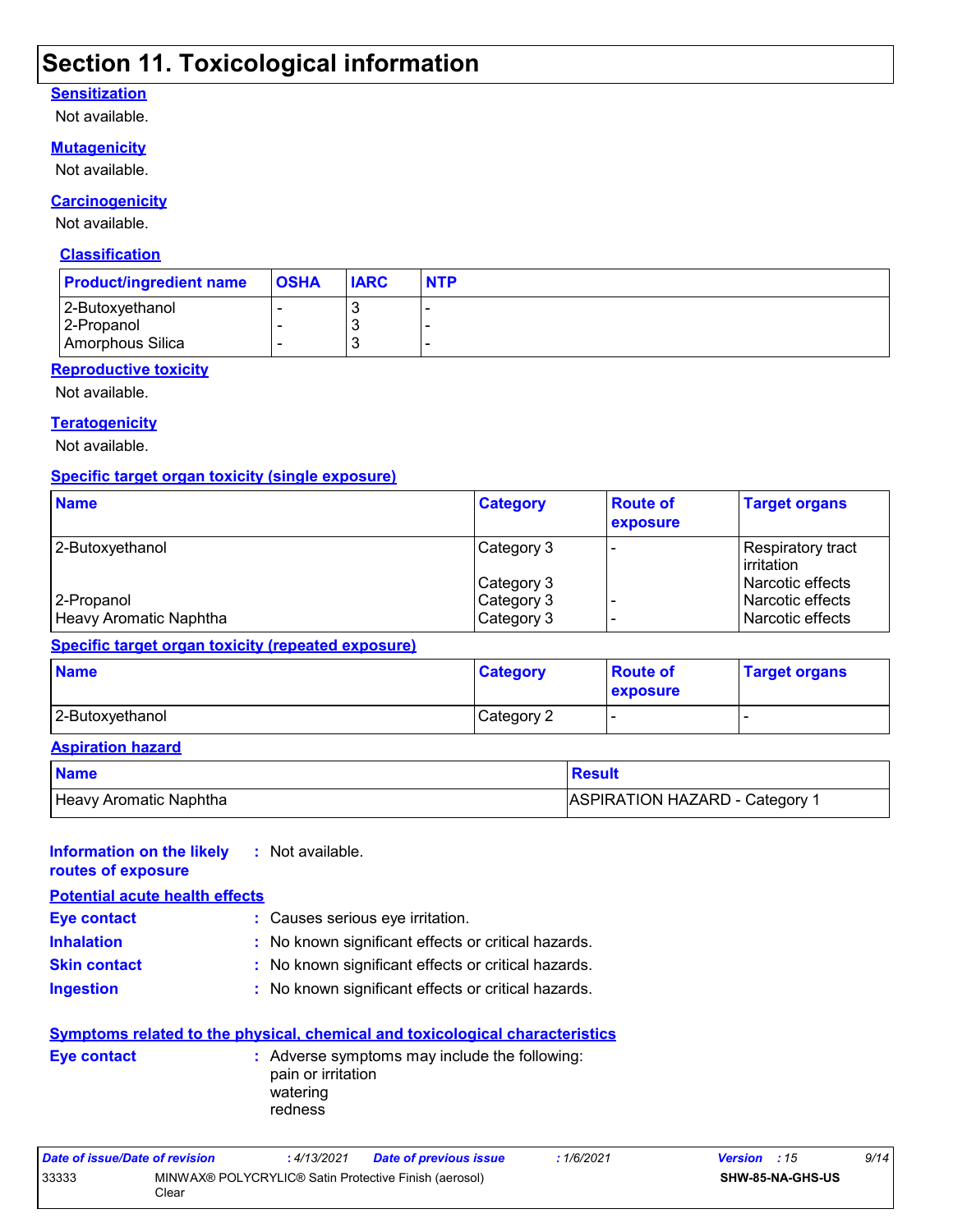# **Section 11. Toxicological information**

| <b>Inhalation</b>                                        | : Adverse symptoms may include the following:<br>respiratory tract irritation<br>coughing                    |
|----------------------------------------------------------|--------------------------------------------------------------------------------------------------------------|
| <b>Skin contact</b>                                      | : No specific data.                                                                                          |
| <b>Ingestion</b>                                         | : No specific data.                                                                                          |
| <b>Short term exposure</b><br><b>Potential immediate</b> | Delayed and immediate effects and also chronic effects from short and long term exposure<br>: Not available. |
| <b>effects</b>                                           |                                                                                                              |
| <b>Potential delayed effects</b>                         | : Not available.                                                                                             |
| Long term exposure<br><b>Potential immediate</b>         | : Not available.                                                                                             |
| <b>effects</b>                                           |                                                                                                              |

#### **Potential delayed effects :** Not available.

### **Potential chronic health effects**

Not available.

| <b>General</b>               | : May cause damage to organs through prolonged or repeated exposure. |
|------------------------------|----------------------------------------------------------------------|
| <b>Carcinogenicity</b>       | : No known significant effects or critical hazards.                  |
| <b>Mutagenicity</b>          | : No known significant effects or critical hazards.                  |
| <b>Teratogenicity</b>        | : No known significant effects or critical hazards.                  |
| <b>Developmental effects</b> | : No known significant effects or critical hazards.                  |
| <b>Fertility effects</b>     | : No known significant effects or critical hazards.                  |

#### **Numerical measures of toxicity**

#### **Acute toxicity estimates**

| <b>Route</b>        | <b>ATE value</b> |  |
|---------------------|------------------|--|
| Oral                | 11495.93 mg/kg   |  |
| Dermal              | 11809.64 mg/kg   |  |
| Inhalation (vapors) | 181.5 mg/l       |  |

### **Section 12. Ecological information**

#### **Toxicity**

| <b>Product/ingredient name</b> | <b>Result</b>                                                            | <b>Species</b>                                               | <b>Exposure</b>       |
|--------------------------------|--------------------------------------------------------------------------|--------------------------------------------------------------|-----------------------|
| 2-Butoxyethanol                | Acute EC50 >1000 mg/l Fresh water                                        | Daphnia - Daphnia magna                                      | l 48 hours            |
|                                | Acute LC50 800000 µg/l Marine water                                      | Crustaceans - Crangon crangon                                | 48 hours              |
|                                | Acute LC50 1250000 µg/l Marine water                                     | Fish - Menidia beryllina                                     | 96 hours              |
| 2-Propanol                     | Acute EC50 7550 mg/l Fresh water                                         | Daphnia - Daphnia magna -<br>l Neonate                       | 48 hours              |
|                                | Acute LC50 1400000 µg/l Marine water<br>Acute LC50 4200 mg/l Fresh water | Crustaceans - Crangon crangon<br>Fish - Rasbora heteromorpha | 148 hours<br>96 hours |

#### **Persistence and degradability**

| Date of issue/Date of revision |                                                                | : 4/13/2021 | <b>Date of previous issue</b> | 1/6/2021 | <b>Version</b> : 15 |                  | 10/14 |
|--------------------------------|----------------------------------------------------------------|-------------|-------------------------------|----------|---------------------|------------------|-------|
| 33333                          | MINWAX® POLYCRYLIC® Satin Protective Finish (aerosol)<br>Clear |             |                               |          |                     | SHW-85-NA-GHS-US |       |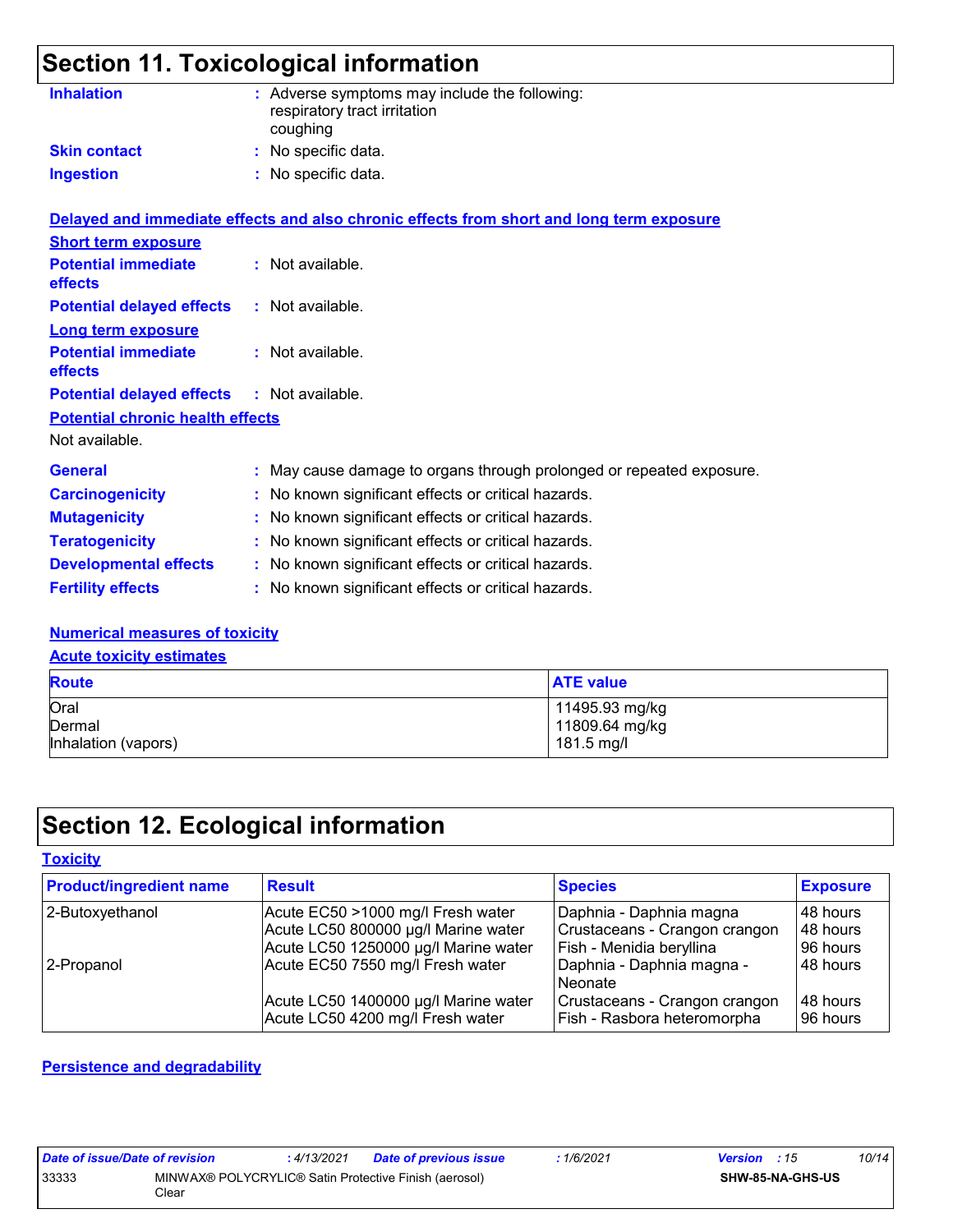### **Section 12. Ecological information**

| <b>Product/ingredient name</b> | <b>Aquatic half-life</b> | <b>Photolysis</b> | Biodegradability |
|--------------------------------|--------------------------|-------------------|------------------|
| 2-Butoxyethanol                |                          |                   | Readily          |
| 2-Propanol                     |                          |                   | Readily          |

#### **Bioaccumulative potential**

| <b>Product/ingredient name</b> | $\blacksquare$ LogP <sub>ow</sub> | <b>BCF</b> | <b>Potential</b> |
|--------------------------------|-----------------------------------|------------|------------------|
| Heavy Aromatic Naphtha         |                                   | 99 to 5780 | high             |

| <b>Mobility in soil</b>     |  |
|-----------------------------|--|
| <b>Soil/water partition</b> |  |

**coefficient (K**<sub>oc</sub>)

|  |  | Not available. |  |
|--|--|----------------|--|
|--|--|----------------|--|

**Other adverse effects** : No known significant effects or critical hazards.

### **Section 13. Disposal considerations**

#### The generation of waste should be avoided or minimized wherever possible. Disposal of this product, solutions and any by-products should at all times comply with the requirements of environmental protection and waste disposal legislation and any regional local authority requirements. Dispose of surplus and non-recyclable products via a licensed waste disposal contractor. Waste should not be disposed of untreated to the sewer unless fully compliant with the requirements of all authorities with jurisdiction. Waste packaging should be recycled. Incineration or landfill should only be considered when recycling is not feasible. This material and its container must be disposed of in a safe way. Empty containers or liners may retain some product residues. Do not puncture or incinerate container. **Disposal methods :**

### **Section 14. Transport information**

|                                                                                             | <b>DOT</b><br><b>Classification</b> | <b>TDG</b><br><b>Classification</b>                                                                                                          | <b>Mexico</b><br><b>Classification</b> | <b>IATA</b>            | <b>IMDG</b>                                |  |  |
|---------------------------------------------------------------------------------------------|-------------------------------------|----------------------------------------------------------------------------------------------------------------------------------------------|----------------------------------------|------------------------|--------------------------------------------|--|--|
| <b>UN number</b>                                                                            | <b>UN1950</b>                       | <b>UN1950</b>                                                                                                                                | <b>UN1950</b>                          | <b>UN1950</b>          | <b>UN1950</b>                              |  |  |
| <b>UN proper</b><br>shipping name                                                           | <b>AEROSOLS</b>                     | <b>AEROSOLS</b>                                                                                                                              | <b>AEROSOLS</b>                        | AEROSOLS,<br>flammable | <b>AEROSOLS</b>                            |  |  |
| <b>Transport</b><br>hazard class(es)                                                        | 2.1                                 | 2.1                                                                                                                                          | 2.1                                    | 2.1                    | 2.1                                        |  |  |
| <b>Packing group</b>                                                                        |                                     | $\overline{\phantom{a}}$                                                                                                                     |                                        |                        |                                            |  |  |
| <b>Environmental</b><br>hazards                                                             | No.                                 | No.                                                                                                                                          | No.                                    | No.                    | No.                                        |  |  |
| <b>Additional</b><br><b>information</b>                                                     |                                     | Product classified<br>as per the<br>following sections<br>of the<br>Transportation of<br>Dangerous Goods<br>Regulations:<br>2.13-2.17 (Class |                                        |                        | <b>Emergency</b><br>schedules F-D, S-<br>U |  |  |
| <b>Date of issue/Date of revision</b>                                                       | : 4/13/2021                         | <b>Date of previous issue</b>                                                                                                                | :1/6/2021                              |                        | 11/14<br>Version : 15                      |  |  |
| 33333<br>MINWAX® POLYCRYLIC® Satin Protective Finish (aerosol)<br>SHW-85-NA-GHS-US<br>Clear |                                     |                                                                                                                                              |                                        |                        |                                            |  |  |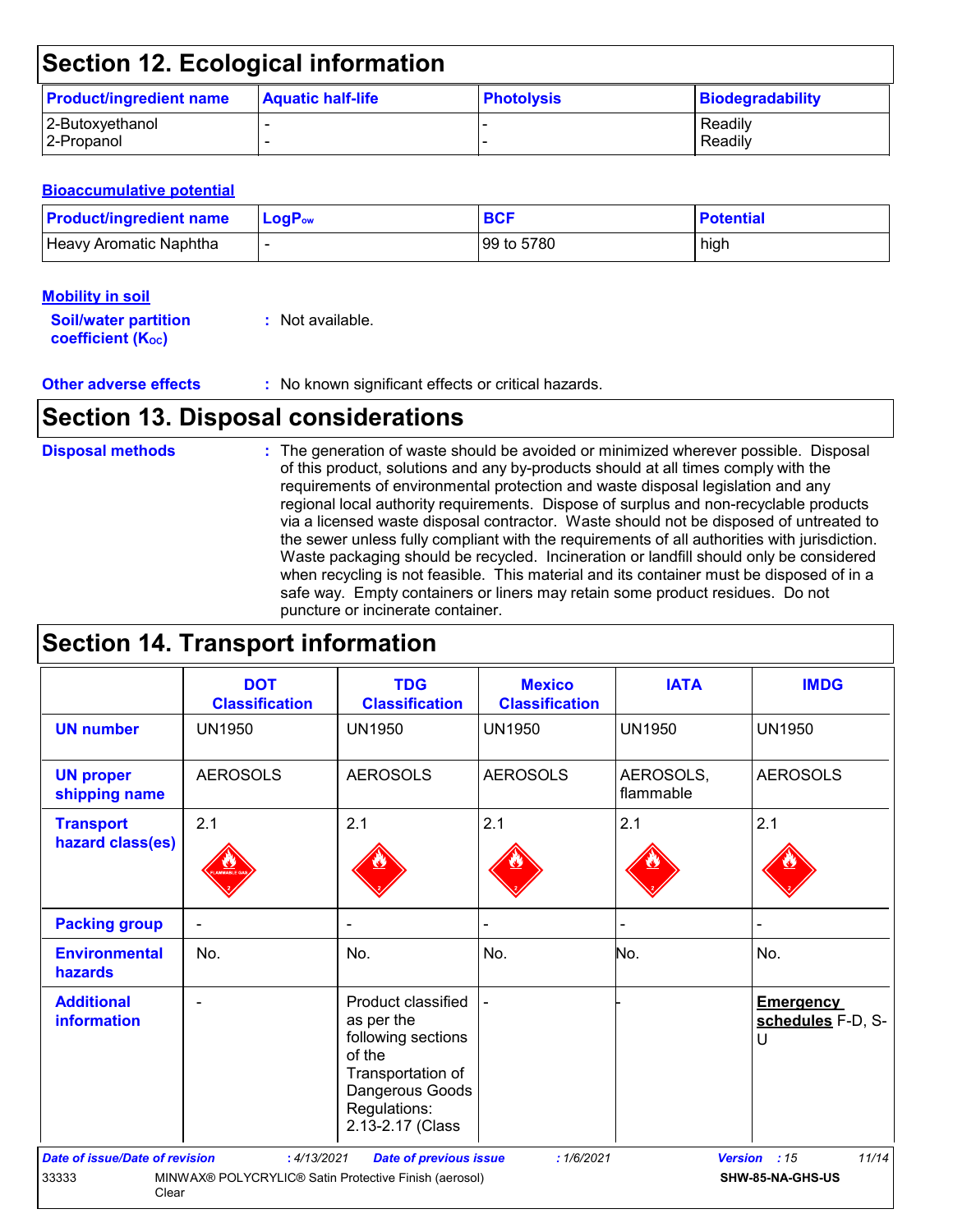| <b>Section 14. Transport information</b>                 |                                                                                                                 |                                                                                                                                                                                                                                                                                                                                                                                                                                                                                                                                                                                                                                                                                     |                                                                                                                 |                                                                                                                 |                                                                                                                 |
|----------------------------------------------------------|-----------------------------------------------------------------------------------------------------------------|-------------------------------------------------------------------------------------------------------------------------------------------------------------------------------------------------------------------------------------------------------------------------------------------------------------------------------------------------------------------------------------------------------------------------------------------------------------------------------------------------------------------------------------------------------------------------------------------------------------------------------------------------------------------------------------|-----------------------------------------------------------------------------------------------------------------|-----------------------------------------------------------------------------------------------------------------|-----------------------------------------------------------------------------------------------------------------|
|                                                          | <b>ERG No.</b>                                                                                                  | $2)$ .<br><b>ERG No.</b>                                                                                                                                                                                                                                                                                                                                                                                                                                                                                                                                                                                                                                                            | <b>ERG No.</b>                                                                                                  |                                                                                                                 |                                                                                                                 |
|                                                          | 126                                                                                                             | 126                                                                                                                                                                                                                                                                                                                                                                                                                                                                                                                                                                                                                                                                                 | 126                                                                                                             |                                                                                                                 |                                                                                                                 |
|                                                          | Dependent upon<br>container size, this<br>product may ship under<br>the Limited Quantity<br>shipping exception. | Dependent upon<br>container size, this<br>product may ship under<br>the Limited Quantity<br>shipping exception.                                                                                                                                                                                                                                                                                                                                                                                                                                                                                                                                                                     | Dependent upon<br>container size, this<br>product may ship under<br>the Limited Quantity<br>shipping exception. | Dependent upon<br>container size, this<br>product may ship under<br>the Limited Quantity<br>shipping exception. | Dependent upon<br>container size, this<br>product may ship under<br>the Limited Quantity<br>shipping exception. |
| <b>Special precautions for user :</b>                    |                                                                                                                 | Multi-modal shipping descriptions are provided for informational purposes and do not<br>consider container sizes. The presence of a shipping description for a particular<br>mode of transport (sea, air, etc.), does not indicate that the product is packaged<br>suitably for that mode of transport. All packaging must be reviewed for suitability<br>prior to shipment, and compliance with the applicable regulations is the sole<br>responsibility of the person offering the product for transport. People loading and<br>unloading dangerous goods must be trained on all of the risks deriving from the<br>substances and on all actions in case of emergency situations. |                                                                                                                 |                                                                                                                 |                                                                                                                 |
| <b>Transport in bulk according</b><br>to IMO instruments | Not available.                                                                                                  |                                                                                                                                                                                                                                                                                                                                                                                                                                                                                                                                                                                                                                                                                     |                                                                                                                 |                                                                                                                 |                                                                                                                 |
|                                                          |                                                                                                                 | <b>Proper shipping name</b>                                                                                                                                                                                                                                                                                                                                                                                                                                                                                                                                                                                                                                                         | $:$ Not available.                                                                                              |                                                                                                                 |                                                                                                                 |

### **Section 15. Regulatory information**

#### **SARA 313**

SARA 313 (40 CFR 372.45) supplier notification can be found on the Environmental Data Sheet.

#### **California Prop. 65**

WARNING: This product contains chemicals known to the State of California to cause cancer and birth defects or other reproductive harm.

#### **International regulations**

| <b>International lists</b> | : Australia inventory (AIIC): Not determined.                |
|----------------------------|--------------------------------------------------------------|
|                            | China inventory (IECSC): Not determined.                     |
|                            | Japan inventory (CSCL): Not determined.                      |
|                            | Japan inventory (ISHL): Not determined.                      |
|                            | Korea inventory (KECI): Not determined.                      |
|                            | New Zealand Inventory of Chemicals (NZIoC): Not determined.  |
|                            | Philippines inventory (PICCS): Not determined.               |
|                            | Taiwan Chemical Substances Inventory (TCSI): Not determined. |
|                            | Thailand inventory: Not determined.                          |
|                            | Turkey inventory: Not determined.                            |
|                            | Vietnam inventory: Not determined.                           |

### **Section 16. Other information**

**Hazardous Material Information System (U.S.A.)**



**The customer is responsible for determining the PPE code for this material. For more information on HMIS® Personal Protective Equipment (PPE) codes, consult the HMIS® Implementation Manual.**

| Date of issue/Date of revision |                                                                | : 4/13/2021 | <b>Date of previous issue</b> | 1/6/2021 | <b>Version</b> : 15 |                         | 12/14 |
|--------------------------------|----------------------------------------------------------------|-------------|-------------------------------|----------|---------------------|-------------------------|-------|
| 33333                          | MINWAX® POLYCRYLIC® Satin Protective Finish (aerosol)<br>Clear |             |                               |          |                     | <b>SHW-85-NA-GHS-US</b> |       |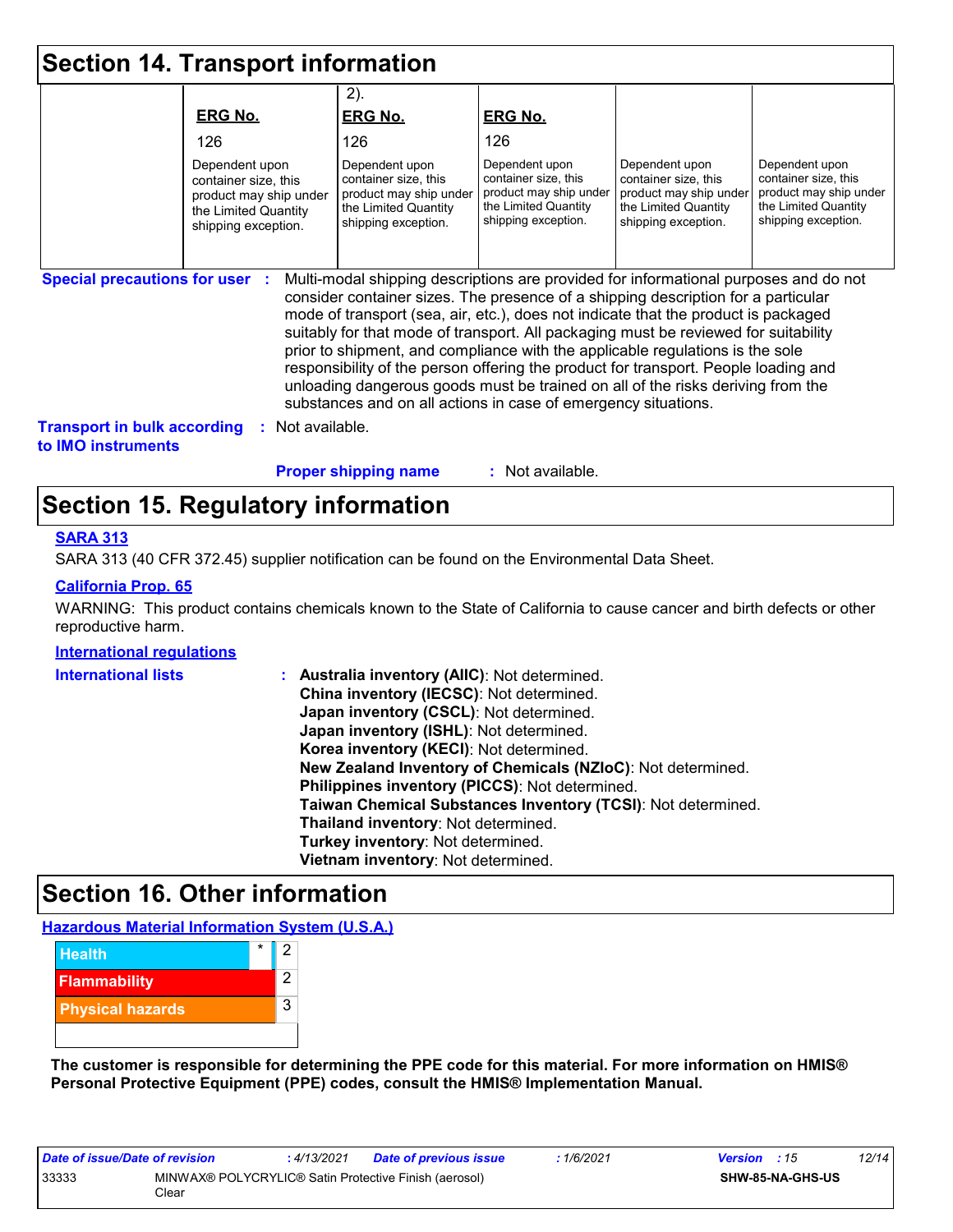### **Section 16. Other information**

**Caution: HMIS® ratings are based on a 0-4 rating scale, with 0 representing minimal hazards or risks, and 4 representing significant hazards or risks. Although HMIS® ratings and the associated label are not required on SDSs or products leaving a facility under 29 CFR 1910.1200, the preparer may choose to provide them. HMIS® ratings are to be used with a fully implemented HMIS® program. HMIS® is a registered trademark and service mark of the American Coatings Association, Inc.**

**Procedure used to derive the classification**

| <b>Classification</b><br><b>Justification</b>                                                                                                                                                                                                                                              |  |                                                                                                                                                                                                                                                                                                                                                                                                                                                                                                                                                                                                                     |  |  |  |  |
|--------------------------------------------------------------------------------------------------------------------------------------------------------------------------------------------------------------------------------------------------------------------------------------------|--|---------------------------------------------------------------------------------------------------------------------------------------------------------------------------------------------------------------------------------------------------------------------------------------------------------------------------------------------------------------------------------------------------------------------------------------------------------------------------------------------------------------------------------------------------------------------------------------------------------------------|--|--|--|--|
| FLAMMABLE AEROSOLS - Category 1<br>On basis of test data<br>GASES UNDER PRESSURE - Compressed gas<br>Calculation method<br>SERIOUS EYE DAMAGE/ EYE IRRITATION - Category 2A<br>Calculation method<br>SPECIFIC TARGET ORGAN TOXICITY (REPEATED EXPOSURE) - Category 2<br>Calculation method |  |                                                                                                                                                                                                                                                                                                                                                                                                                                                                                                                                                                                                                     |  |  |  |  |
| <b>History</b>                                                                                                                                                                                                                                                                             |  |                                                                                                                                                                                                                                                                                                                                                                                                                                                                                                                                                                                                                     |  |  |  |  |
| Date of printing                                                                                                                                                                                                                                                                           |  | : 4/13/2021                                                                                                                                                                                                                                                                                                                                                                                                                                                                                                                                                                                                         |  |  |  |  |
| Date of issue/Date of<br>revision                                                                                                                                                                                                                                                          |  | : 4/13/2021                                                                                                                                                                                                                                                                                                                                                                                                                                                                                                                                                                                                         |  |  |  |  |
| Date of previous issue                                                                                                                                                                                                                                                                     |  | : 1/6/2021                                                                                                                                                                                                                                                                                                                                                                                                                                                                                                                                                                                                          |  |  |  |  |
| <b>Version</b>                                                                                                                                                                                                                                                                             |  | : 15                                                                                                                                                                                                                                                                                                                                                                                                                                                                                                                                                                                                                |  |  |  |  |
| <b>Key to abbreviations</b>                                                                                                                                                                                                                                                                |  | $:$ ATE = Acute Toxicity Estimate<br>BCF = Bioconcentration Factor<br>GHS = Globally Harmonized System of Classification and Labelling of Chemicals<br>IATA = International Air Transport Association<br><b>IBC</b> = Intermediate Bulk Container<br><b>IMDG = International Maritime Dangerous Goods</b><br>LogPow = logarithm of the octanol/water partition coefficient<br>MARPOL = International Convention for the Prevention of Pollution From Ships, 1973<br>as modified by the Protocol of 1978. ("Marpol" = marine pollution)<br>$N/A = Not available$<br>SGG = Segregation Group<br>$UN = United Nations$ |  |  |  |  |

**Indicates information that has changed from previously issued version.**

#### **Notice to reader**

**It is recommended that each customer or recipient of this Safety Data Sheet (SDS) study it carefully and consult resources, as necessary or appropriate, to become aware of and understand the data contained in this SDS and any hazards associated with the product. This information is provided in good faith and believed to be accurate as of the effective date herein. However, no warranty, express or implied, is given. The information presented here applies only to the product as shipped. The addition of any material can change the composition, hazards and risks of the product. Products shall not be repackaged, modified, or tinted except as specifically instructed by the manufacturer, including but not limited to the incorporation of products not specified by the manufacturer, or the use or addition of products in proportions not specified by the manufacturer. Regulatory requirements are subject to change and may differ between various locations and jurisdictions. The customer/buyer/user is responsible to ensure that his activities comply with all country, federal, state, provincial or local laws. The conditions for use of the product are not under the control of the manufacturer; the customer/buyer/user is responsible to determine the conditions necessary for the safe use of this product. The customer/buyer/user should not use the product for any purpose other than the purpose shown in the applicable section of this SDS without first referring to the supplier and obtaining written handling instructions. Due to the proliferation of sources for information such as manufacturer-specific SDS, the manufacturer cannot be responsible for SDSs obtained from any other source.**